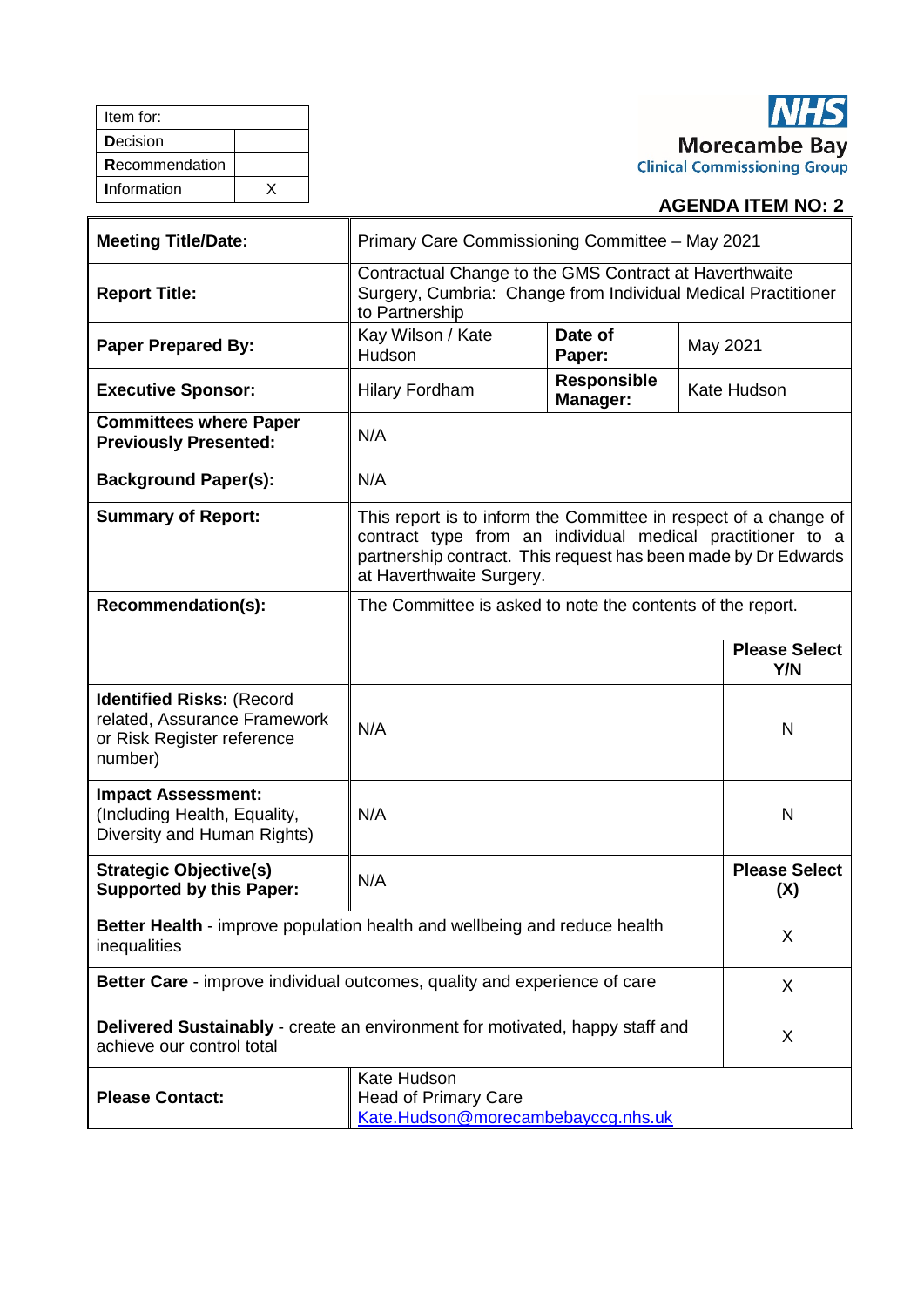**Morecambe Bay Clinical Commissioning Group** 

# **MORECAMBE BAY CCG PRIMARY CARE COMMISSIONING COMMITTEE**

\_\_\_\_\_\_\_\_\_\_\_\_\_\_\_\_\_\_\_\_\_\_\_\_\_\_\_\_\_\_\_\_\_\_\_\_\_\_\_\_\_\_\_\_\_\_\_\_\_\_\_\_\_\_\_\_\_\_\_\_\_\_\_\_\_\_\_\_\_\_\_\_\_\_\_\_\_\_\_\_\_

# **PRIMARY CARE COMMISSIONING OPERATIONAL COMMITTEE**

# **CHANGE IN CONTRACT TYPE – HAVERTHWAITE SURGERY (A82650)**

#### **1. INTRODUCTION**

- 1.1 Dr Edwards is the sole practitioner holding a General Medical Services (GMS) contract for the provision of Essential, Additional and Enhanced Services at Haverthwaite Surgery.
- 1.2 Dr Edwards has requested an amendment to his contract to change it from being a contract held by an individual medical practitioner to being held by a partnership. This is a contractual change and is permissible under the terms of the GMS Contract.
- 1.3 Normally individual partnership changes would not be brought to the Committee's attention. However, as this represents a change in contract type (from an individual medical practitioner GMS contract to a partnership GMS contract), the report has been prepared to inform the Committee of the change.

## **2. BACKGROUND**

- 2.1 Dr Edwards is the sole signatory to the GMS contract, although there are two other GPs working at the practice albeit on a part-time basis. The list size as at 1<sup>st</sup> April 2021 was 2,790 registered patients (weighted population of 3,170.67).
- 2.2 Dr Edwards has confirmed that he wishes to enter into partnership with Mrs Sara Edwards (his wife) who works as an Administrative Assistant at the practice. Mrs Edwards has been employed by the practice since April 2020.

#### 3. **ASSESSMENT OF NOTIFICATION**

#### **Regulations**

3.1 NHS England Policy and Guidance Manual sets out that signatories to GMS Contracts can be:

\_\_\_\_\_\_\_\_\_\_\_\_\_\_\_\_\_\_\_\_\_\_\_\_\_\_\_\_\_\_\_\_\_\_\_\_\_\_\_\_\_\_\_\_\_\_\_\_\_\_\_\_\_\_\_\_\_\_\_\_\_\_\_\_\_\_\_\_\_\_\_\_\_\_\_\_\_\_\_\_

- An individual medical practitioner;
- Two or more individuals practising in partnership where:
	- $\triangleright$  at least one partner is a medical practitioner, and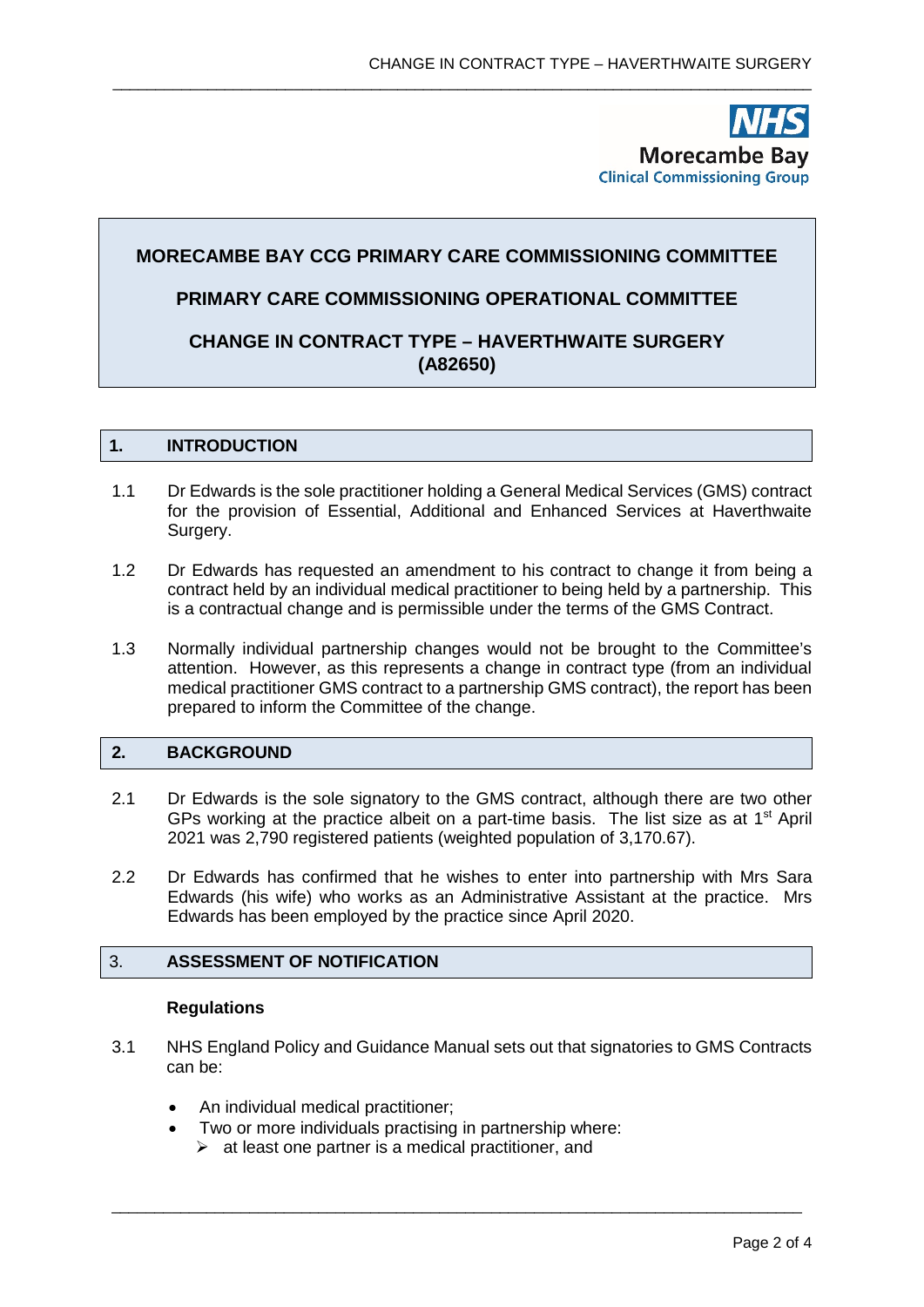- $\triangleright$  any other partner is either an NHS employee; or an individual eligible under s88 of the NHS Act, or
- A company limited by shares
- 3.2 Dr Edwards is classed as 'an Individual Medical Practitioner' as the sole signatory to the GMS contract.

\_\_\_\_\_\_\_\_\_\_\_\_\_\_\_\_\_\_\_\_\_\_\_\_\_\_\_\_\_\_\_\_\_\_\_\_\_\_\_\_\_\_\_\_\_\_\_\_\_\_\_\_\_\_\_\_\_\_\_\_\_\_\_\_\_\_\_\_\_\_\_\_\_\_\_\_\_\_\_\_\_

3.3 Paragraph 26.2 of the Standard General Medical Services (GMS) Contract makes the following provision:

> *"Where the Contractor is an individual medical practitioner and proposes to practise in partnership with one or more persons, the Contractor must give notice in writing to the Board of:*

> *"(a) the name of the person or persons with whom the Contractor proposes to practise in partnership;*

> *"(b) the date on which the Contractor would like to change its status as a Contractor from that of an individual medical practitioner to that of a partnership, which must be at least 28 days after the date on which the Contractor gives notice to the Board under this clause."*

- 3.4 As part of the notification, the GP must also confirm whether, for each person the GP is proposing to enter into partnership with, that person is either a medical practitioner or a person who satisfies the conditions set out in the 2006 NHS Act.
- 3.5 The Regulations state that if the person entering into partnership with a single-handed GP is not a medical practitioner, then the person must be *" … person who satisfy the conditions specified in section 86(2)(b) of the NHS Act …*". This requirements of this section are that any person entering into a GMS contract who is not a medical must be either:
	- an NHS employee: or
	- a section 92 employee, section 107 employee, section 50 employee, section 64 employee, section 17C employee or Article 15B employee;
	- a health care professional who is engaged in the provision of services under this Act or the National Health Services (Wales) Act 2006
- 3.6 NHS England Policy and Guidance manual goes on to state that for the purposes of this section the definition of the above categories have the same meaning as in Section 93 of the Act. This section says that the Board may enter into an agreement with:

"*an individual who is providing services –*

*(i) under a general medical services contract or a general dental services contract or a Welsh general medical services contract or a Welsh general dental services contract*

3.7 The person entering into the partnership must also make a declaration to confirm that the individual is eligible to hold a contract; for example, the person has not been disqualified from holding such a contract, the person has not been convicted of an offence etc.

\_\_\_\_\_\_\_\_\_\_\_\_\_\_\_\_\_\_\_\_\_\_\_\_\_\_\_\_\_\_\_\_\_\_\_\_\_\_\_\_\_\_\_\_\_\_\_\_\_\_\_\_\_\_\_\_\_\_\_\_\_\_\_\_\_\_\_\_\_\_\_\_\_\_\_\_\_\_\_\_